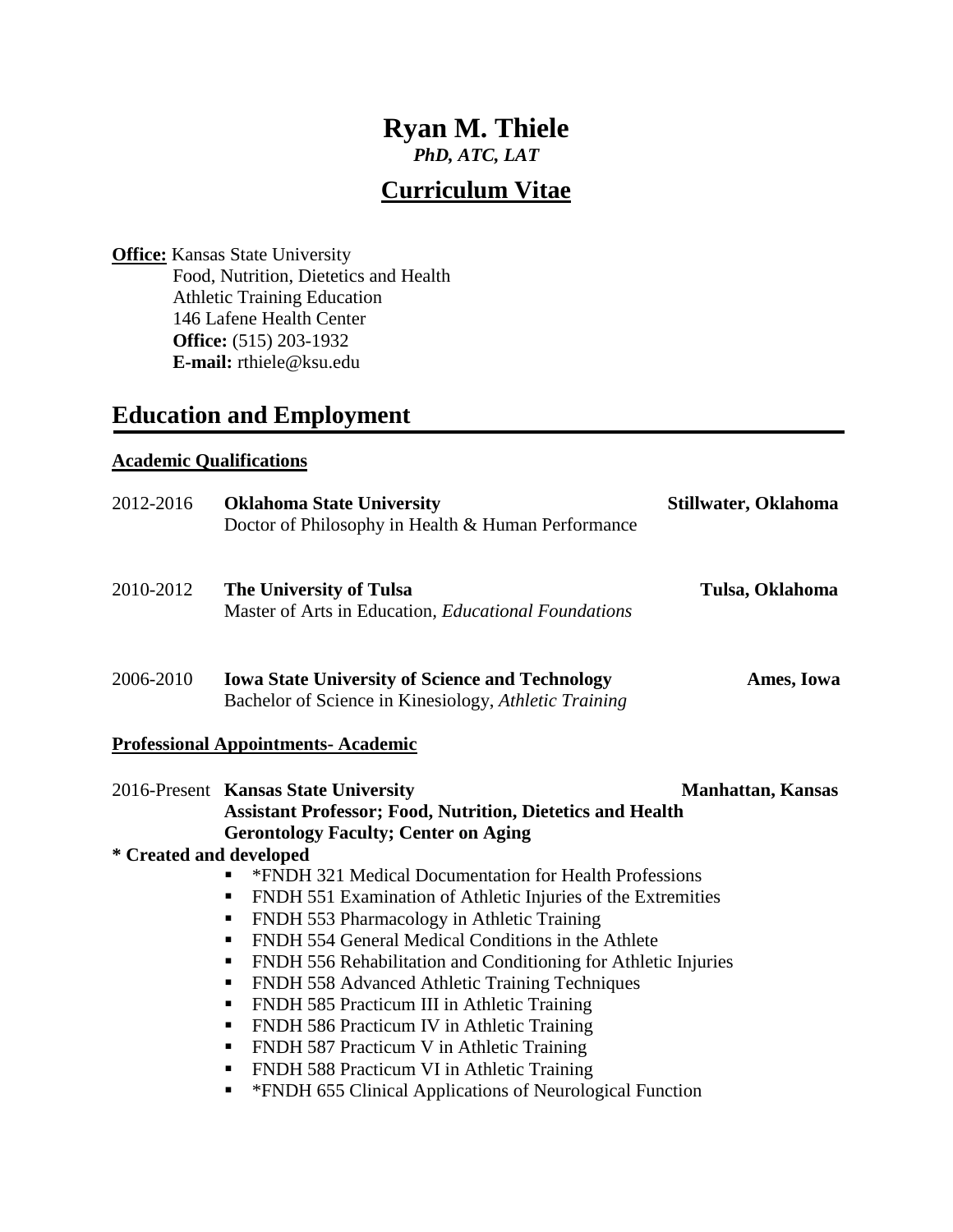- \*FNDH 610 Clinical Applications in Human Anatomy
- **FNDH 775 Research in Health Sciences**
- **\*FNDH 821 Clinical Evaluation I**

## 2012-2016 **Oklahoma State University Stillwater, Oklahoma Graduate Teaching/Research Assistant, Health and Human Performance**

- HHP 2733 Procedures in Athletic Training Lab
- HHP 1713 Introduction to Athletic Training Lab
- **HHP 3924 Therapeutic Exercise**
- HHP 3673 Pathology & Pharmacology *(Online) \* Development of course utilized and adapted for MAT program.*
- **HHP 2844 Clinical Examination and Diagnosis I: Lower Extremity Lab**
- HHP 2602 First Aid & CPR *(Hybrid)*
- HHP 2744 Procedures in Athletic Training
- **HHP 3451 Athletic Training Practicum III**
- **HHP 3461 Athletic Training Practicum IV**
- HHP 2802 Medical Terminology for Health Professionals *(Online)*
- HHP 4451 Athletic Training Practicum V
- **HHP 2553 Basic Injury Management of Athletic Injuries**
- **HHP 4461 Athletic Training Practicum VI**
- HHP 4983 Current Issues in Athletic Training

#### **Professional Appointments- Clinical**

## 2010-2012 **University of Tulsa Tulsa, Oklahoma Graduate Assistant Athletic Trainer**

- Certified Athletic Trainer responsible for healthcare in conjunction with Head Athletic Trainer, team physicians as well as all other healthcare professionals  $for:$ 
	- Men's Soccer
	- Softball
	- Women's Rowing
	- Women's Basketball
	- **Football**

## **Awards and Honors**

- 2012-2013 Oklahoma State University, SAHEP Supplementary Fellowship Award; \$5000
- 2011-2012 University of Tulsa, ATP, Outstanding Clinical Instructor Award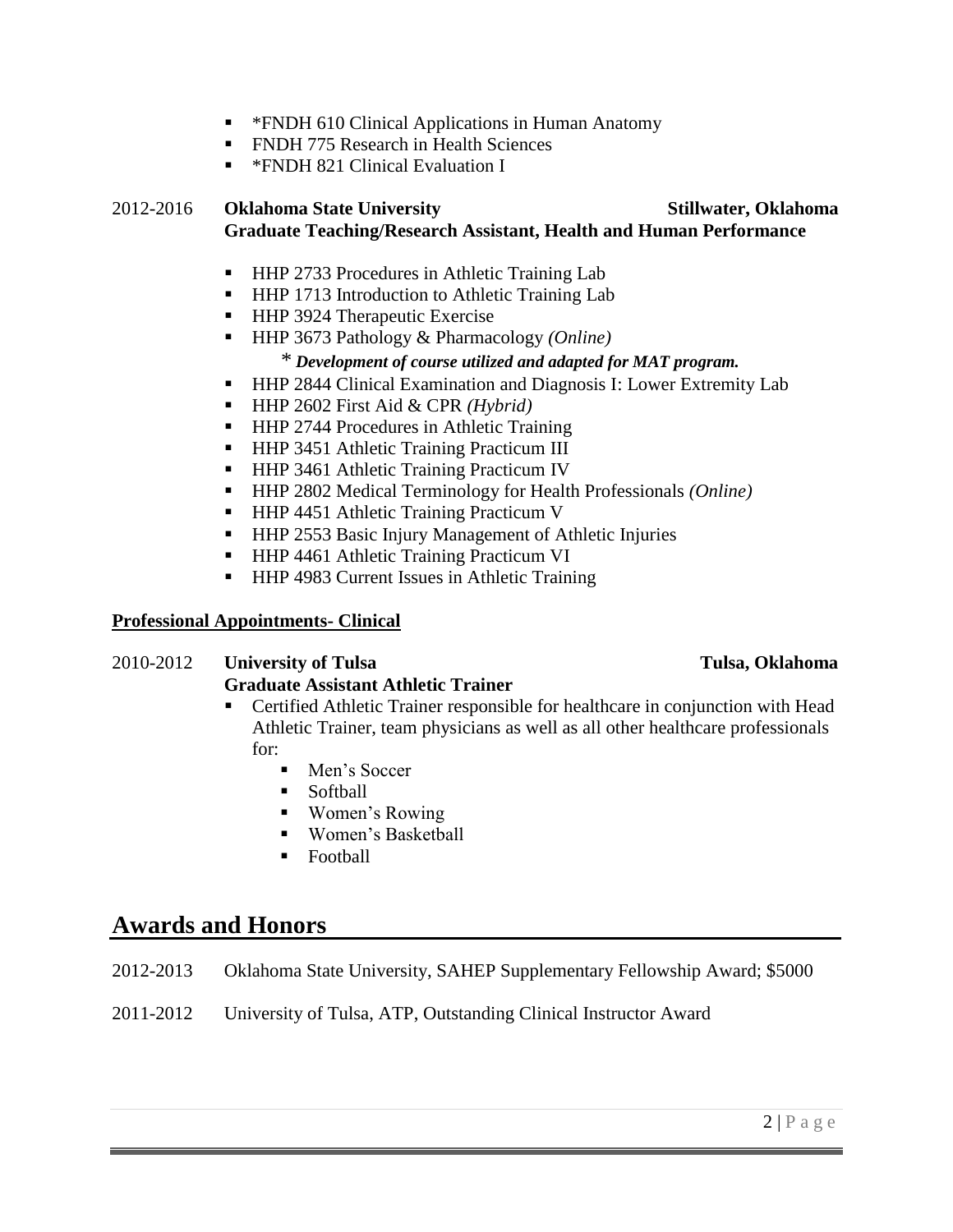## **Professional Service**

## **External Reviewer**

- Ad-Hoc Reviewer:
	- Journal of Applied Physiology (IF: 3.35) Journal of Sport Rehabilitation (IF: 1.41) Journal of Sports Sciences (IF: 2.73) Human Movement Science (IF: 2.09) Journal of Strength and Conditioning Research (IF: 2.33) Journal of Aging and Physical Activity (IF: 1.76) Oklahoma State Medical Proceedings

## **Institutional Service**

## **Kansas State University**

- **PEAK 2.0 Advisory Board. Summer 2021-Present**
- **PEAK 2.0 COVID Criteria Committee. Fall 2021-Present**
- College of Health and Human Sciences Course & Curriculum (Academic Affairs) Committee. Spring 2019-Present
- College of Health and Human Sciences Interprofessional Education Committee. Spring 2019
- Food, Nutrition, Dietetics and Health Academic Affairs/Course & Curriculum Committee Chair. Fall 2019-Present
- Food, Nutrition, Dietetics and Health Holistic Admissions Committee. Fall 2019-Present
- Kansas State University Faculty Senate Committee on Technology. Fall 2017-Spring 2018.
- Search Committee: Athletic Training Program; Assistant Professor. Department of Food, Nutrition, Dietetics and Health. Kansas State University. 2016-2017.
- Kansas State University Graduate Research, Arts, and Discovery (GRAD) Forum Poster Session (March 2017)
	- Faculty Judge
- Kansas State University Research and the State Graduate Student Poster Session (2016; 2017)
	- Faculty Judge
- Veterans Steering Committee (Fall 2018)

## **Oklahoma State University**

- Oklahoma State University Alumni Association: 2015 Grandparent University
	- School of Applied Health & Educational Psychology: *Athletic Training*
- Graduate and Professional Student Government Association (GPSGA) (2013, 2014)
	- Health, Leisure, and Human Performance Graduate Student Association Representative.
- Oklahoma State University Research Week (February 16-20, 2015)
	- $\bullet$  26<sup>th</sup> Annual Research Symposium GPSGA committee.
- Search Committee: Athletic Training Education Program; Assistant Professor. Department of Health & Human Performance. Oklahoma State University. December 2013- February 2014.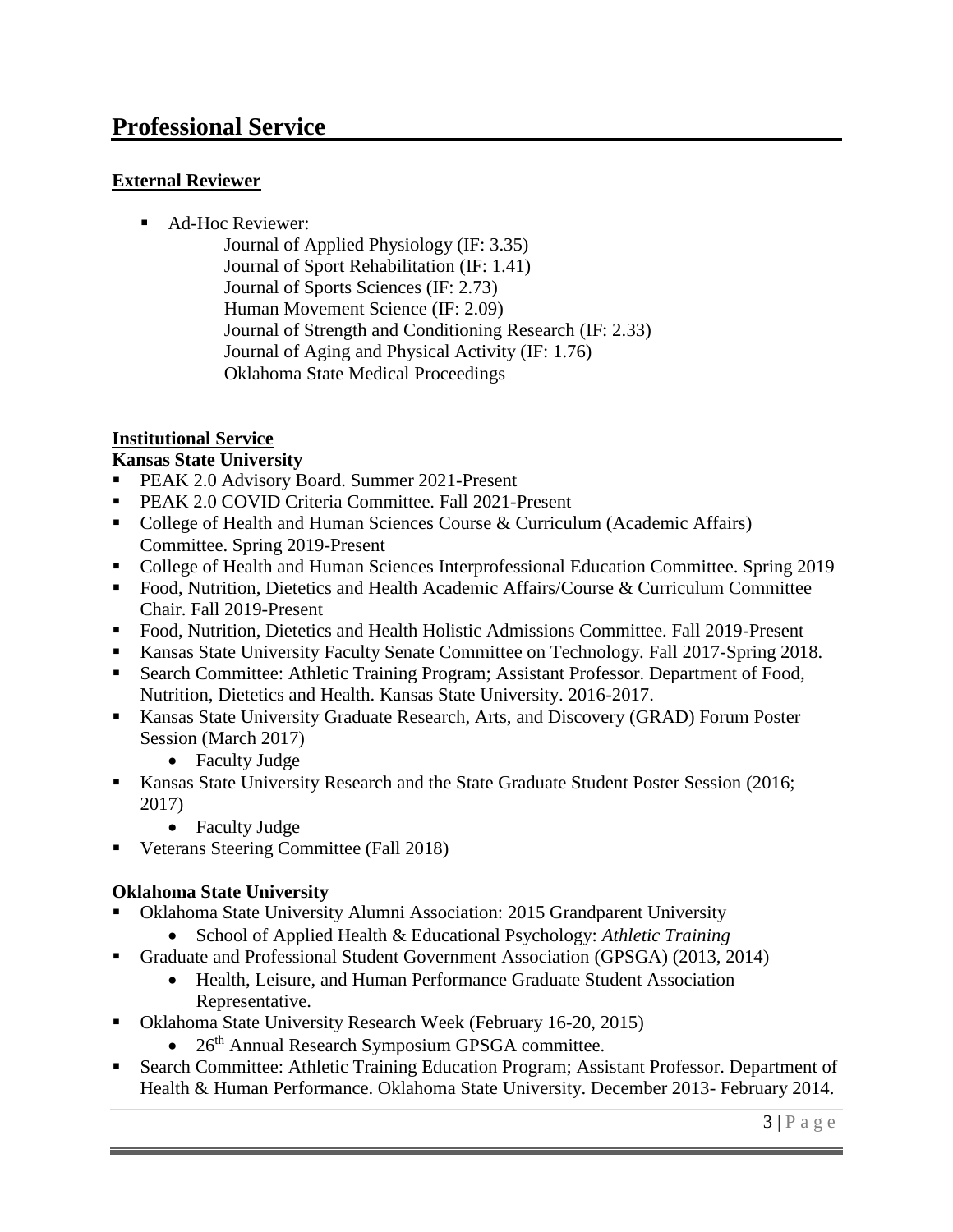## **Non-Institutional Service**

- National Athletic Trainers' Association Convention Proposal Reviewer (2021- Present)
- Mid-America Athletic Trainers' Association Scholarship Committee (2021 Present)
- Central States ACSM Regional Chapter Annual Meeting (Kansas City, MO)
	- Abstract and Poster Reviewer (2018-2019)
- Stillwater Public School System **Stillwater, OK**

**Implementation of pre-participation/post-injury postural stability assessments for** concussion management via Biodex Balance SD  $(7<sup>th</sup> - 12<sup>th</sup>$  grade football, HS Cheer, HS Wrestling). August 2014-December 2014.

## **Thesis/Dissertation Committees**

**\* Major Professor**

Lauren Pacinelli (PhD)**\*** Priscilla Brenes (PhD) Andrew Dole (MS)

## **Sponsored Research Grants/Contracts**

### **Intramural**

| 2019-2020 | Kansas State University: University Small Research Grant (USRG)<br>Project Title: Reactive Position Matching: Development of a Novel Assessment to<br>Predict Fall Risk in Older Individuals<br>Investigator(s): Lauren Pacinelli |                                                              |  |
|-----------|-----------------------------------------------------------------------------------------------------------------------------------------------------------------------------------------------------------------------------------|--------------------------------------------------------------|--|
|           | <b>Role: Principal Investigator</b>                                                                                                                                                                                               | Not Funded: \$3,735.00 requested                             |  |
| 2017-2018 | Kansas State University: University Small Research Grant (USRG)                                                                                                                                                                   |                                                              |  |
|           | Project Title: Examining the Influence of Aging on Sensory and Motor Function of<br>the Lower Extremity                                                                                                                           |                                                              |  |
|           | Investigator(s): Mitch Magrini (Co-PI; Oklahoma State University)                                                                                                                                                                 |                                                              |  |
|           | <b>Role: Principal Investigator</b>                                                                                                                                                                                               | Not Funded: \$2005.00 requested                              |  |
| 2016-2017 | Kansas State University: College of Human Ecology Sponsored Research<br>Overhead (CHE-SRO) Grant                                                                                                                                  |                                                              |  |
|           | Project Title: Examining the Influence of Aging on Sensory and Motor Function of<br>the Lower Leg Musculature in Males and Females                                                                                                |                                                              |  |
|           |                                                                                                                                                                                                                                   | Role: Principal Investigator Not Funded: \$4150.00 requested |  |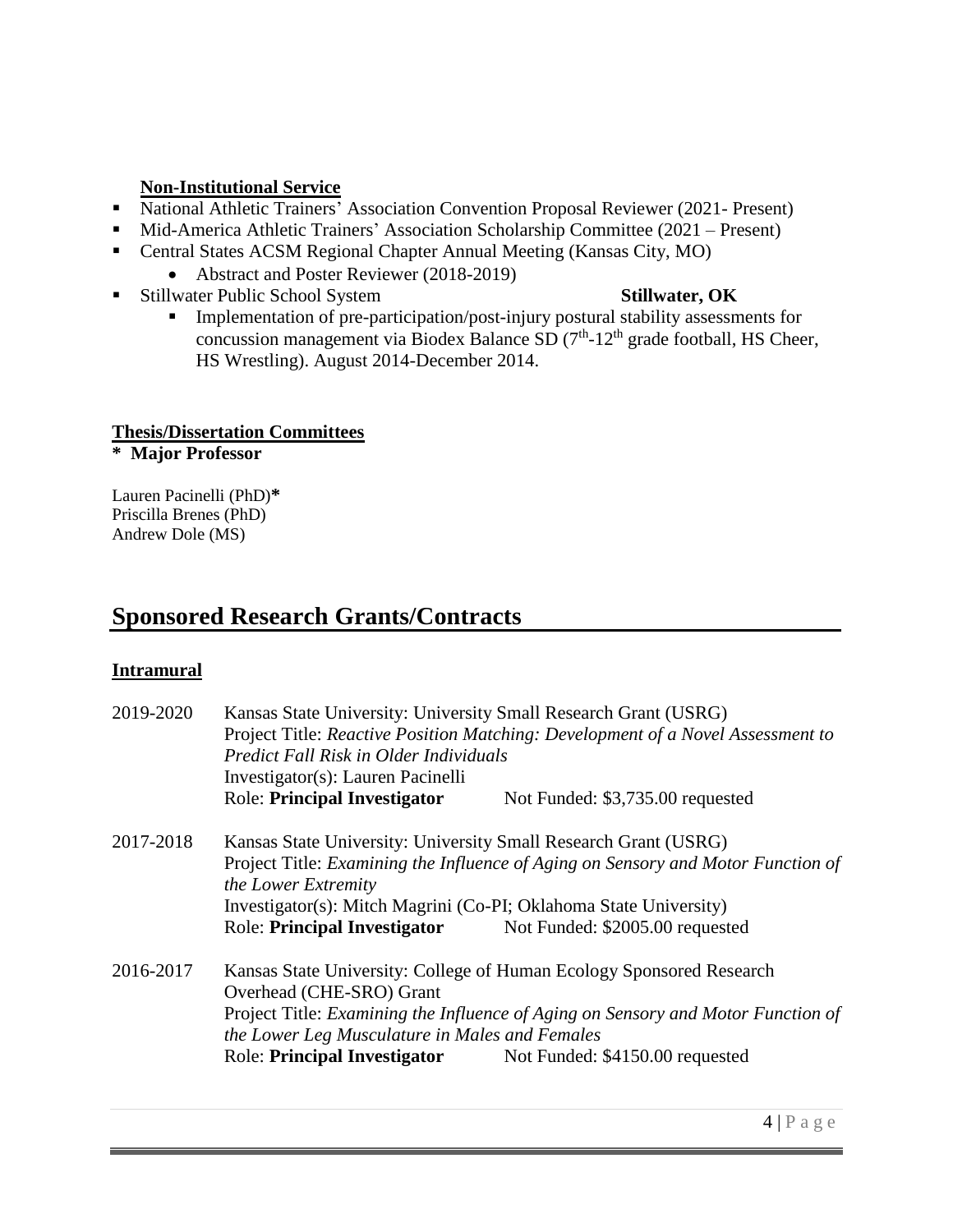2015-2016 Oklahoma State University: School of Applied Health & Educational Psychology Student Research Support Program: Student Small Grant Support (SSGS); Oklahoma State University Project Title: *Distinguishing the Contributions of Two Different Exercise Protocols on Leg Extensor Sensory and Motor Function* Investigator(s): Aric Warren (Supervisor; OSU) **Role: Principal Investigator Funded: \$500.00**

#### **Extramural**

2021 PEAK 2.0 Evaluation. Kansas Department on Aging and Disability Services Project Title: *Medicaid Incentive Quality Performance Program Medicaid Agreement* Investigator(s): Migette Kaup (PhD); Laci Cornelison (MS) **Role:** Co-Investigator Funded: \$275,956

2020 NATA Foundation General Grant

Project Title: *Concurrent application of contralateral somatosensory discrimination and active joint movement training on proprioceptive acuity, neuromuscular efficiency, and sensorimotor integration with short-term immobilization* 

**Role: Principal Investigator** Not Funded: \$50,000 requested

Davis Phinney Foundation Research Grant Project Title: *Isolated sensorimotor sub-tasks for improving proprioception and motor function in patients with Parkinson's disease* Co-Investigators: Mark Haub (PhD) **Role: Principal Investigator** Not Funded: \$95,000 requested

NSCA Foundation GNC Nutritional Research Grant Project Title: *Influence of collagen peptide supplementation on muscle-tendon structure and muscular performance following eccentric muscle damage* Investigator: Lauren Pacinelli (PI) **Role: Co-Investigator (Mentor)** Not Funded: \$10,000 requested

2019 National Cattlemen's Beef Association Project Title: *Do beef consuming adults experience greater adaptations during and following brief periods of limb immobilization and resistance exercise?* Co-Investigators: Mark Haub (PhD); Lauren Pacinelli (MAT); Priscilla Brenes (MPH) **Role: Principal Investigator** Not Funded: \$167,234.71 requested

NATA Foundation Project Title: *Influence of hydrolyzed collegen supplementation and resistance training on musculotendinous characteristics following short-term limb immobilization*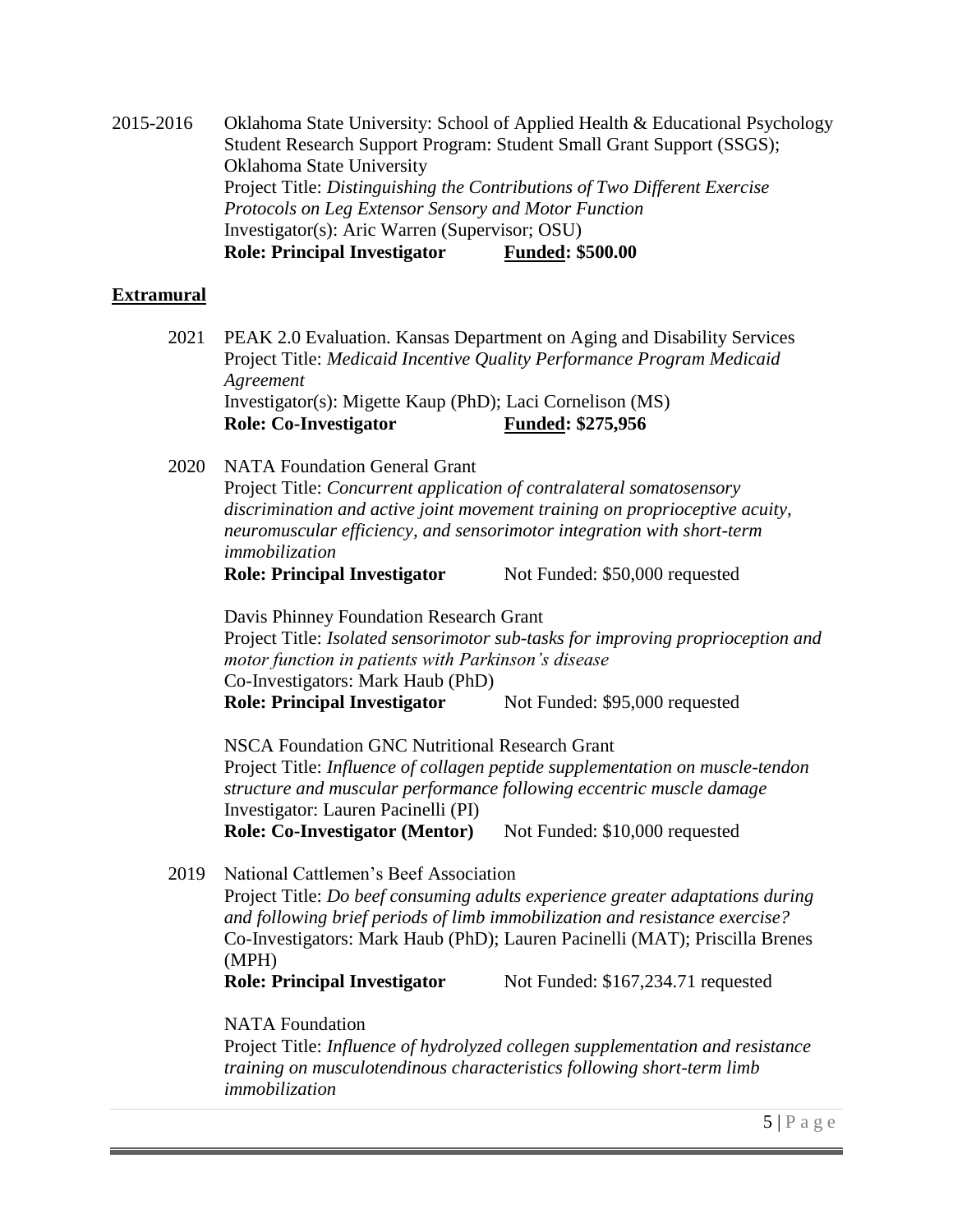Co-Investigators: Lauren Pacinelli (MAT); Mark Haubh (PhD) **Role: Principal Investigator** Not Funded: \$50,000 requested

Davis Phinney Foundation Research Grant Project Title: *Effects of maximal-intention, unilateral training on cross-education in Parkinson's disease patients* Co-Investigators: Mark Haub (PhD); Lauren Pacinelli (MAT); Priscilla Brenes (MPH); Zaw Wait Htoo (MPH) **Role: Principal Investigator** Not Funded: \$50,000 requested

2018-2019 Mid America Athletic Training Association (MAATA) Research Grant Project Title: *Effects of Aerobic Exercises and Peristaltic Pulsed Compression on Exercise-induced Muscle Damage.* Investigator(s): Jeffrey Williams (PI); Lauren Pacinelli (Co-Investigator) **Role: Co-Investigator (Mentor) Funded: \$2,000.00**

> Mid America Athletic Training Association (MAATA) Research Grant Project Title: *Musculotendinous Adaptations of the Low Leg Following Eccentric Training with Blood Flow Restriction.* Investigator(s): Lauren Pacinelli (PI); Phill Vardiman (Co-Investigator) **Role: Co-Investigator (Mentor) Funded: \$2,000.00**

Mid America Athletic Training Association (MAATA) Research Grant Project Title: *Acute Effects of Static Stretching on Hamstring Stiffness, Strength, and Length-Tension Relationship.* Investigator(s): Ty Palmer (Co-Investigator) **Role: Principal Investigator** Not Funded: \$2,000.00 requested

2017-2018 Mid America Athletic Training Association (MAATA) Research Grant Project Title: *Musculotendinous Adaptations of the Low Leg Following Eccentric Training with Blood Flow Restriction.* Investigator(s): Lauren Pacinelli (PI); Phill Vardiman (Co-Investigator) **Role: Co-Investigator (Mentor)** Not Funded: \$2,000.00 requested

2016-2017 Mid America Athletic Training Association (MAATA) Research Grant Project Title: *Time Course of Manually-Applied Passive Stretches on Hamstrings Musculotendinous Stiffness and Postural Stability.* Investigator(s): Ty Palmer (Co-PI; Texas Tech University) **Role: Principal Investigator Funded: \$2,000.00**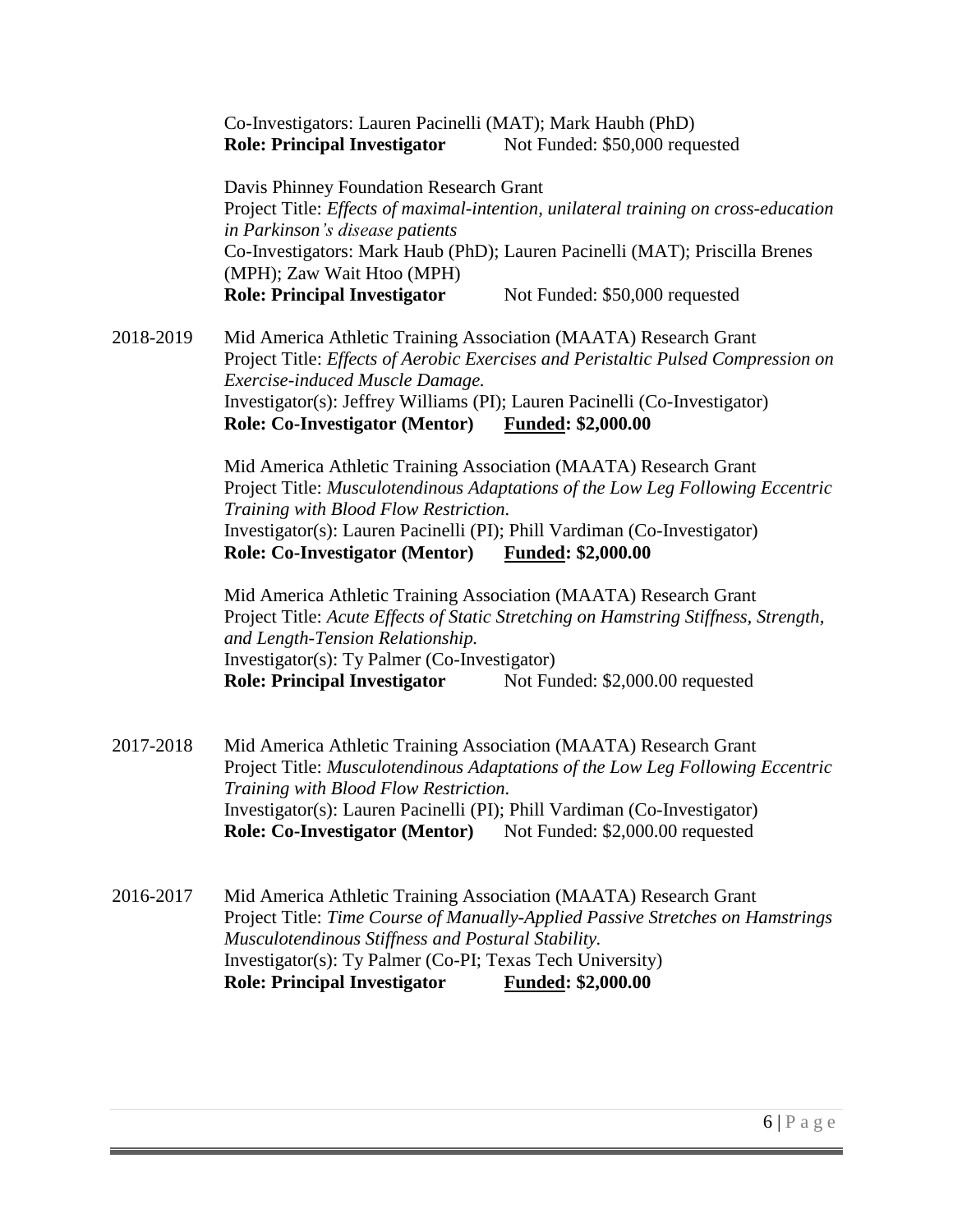## **Articles in Referred Scientific Journals**

**\*** Denotes mentorship for the development of research methodology, data collection, statistical analysis, presentation of findings.

## **In Review:**

1. Pacinelli, L.E., **Thiele, R.M.**\* An Ultrasound Investigation into Reliability and Correlations of Low Leg Musculature Quality using B-Mode and Panoramic Imaging. Ultrasound in Medicine & Biology. December 2020.

## **In Print:**

- 1. Mackey, C.S., **Thiele, R.M.\***, Schnaiter-Brasche, J.A., Smith, D.B., Conchola, E.C. Effects of power-endurance and controlled heavy squat protocols on vertical jump performance in females. International Journal of Exercise Science, 13 (4): 1072-1085.
- 2. Palmer, T.B. and **Thiele, R.M.** Passive stiffness response during constant-tension stretching and its effects on maximal and explosive strength. Journal of Athletic Training, 54 (5), 519-526.
- 3. Mackey, C.S., **Thiele, R.M.\***, Schnaiter-Brasche, J.A., Smith, D.B., Conchola, E.C. Acute recovery responses of maximal velocity and angular acceleration of the knee extensors following back squat exercise. Isokinetics and Exercise Science 26 (2): 1-10.
- 4. Mackey, C.S., **Thiele, R.M.**, Conchola, E.C., DeFreitas, J.M. Comparison of fatigue responses and rapid force characteristics between explosive- and traditional-resistancetrained males. European Journal of Applied Physiology 118 (8): 1539-1546.
- 5. Magrini, M.A., Colquhoun, R.J., Barrera-Curiel, A., **Thiele, R.M.**, DeFreitas, J.M., Smith, D.B., and Jenkins, N.D.M. Muscle size, strength, power, and echo intensity, but not specific tension, are affected by age in physically active adults. Isokinetics and Exercise Science 26 (2) 95-103.
- 6. Magrini, M.A., **Thiele, R.M.**, Colquhoun, R.J., Barrera-Curiel, A., Blackstock, T.S., DeFreitas, J.M. The reactive leg drop: a simple and novel sensory-motor assessment to predict fall risk in older individuals. Journal of Neurophysiology. 119 (4): 1556-1561.
- 7. Magrini, M.A., Colquhoun, R.J., Sellers, J.H., Conchola, E.C., Hester, G.M., **Thiele, R.M.\***, Pope, Z.K., and Smith, D.B. Can squat jump performance differentiate starters vs nonstarters in division I female soccer athletes? Journal of Strength and Conditioning Research. 32 (8): 2348-2355.
- 8. Palmer, T.B., **Thiele, R.M.**, Thompson, B.J., and Conchola, E.C. Effect of aging on maximal and rapid torque characteristics of the hip extensors and dynamic postural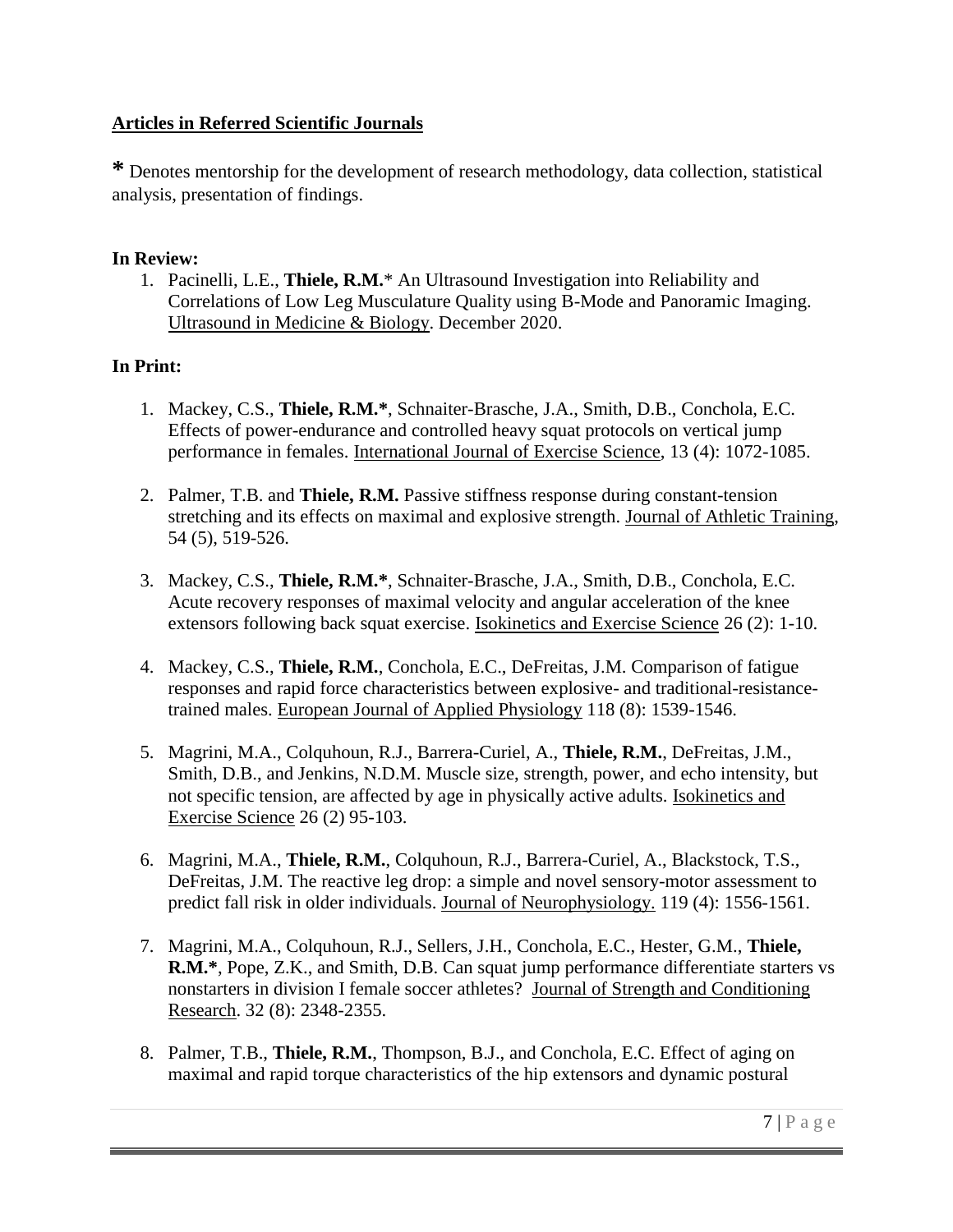balance in healthy young and old females. Journal of Strength and Conditioning Research 31 (2): 480-488.

- 9. Hester, G.M., Pope, Z.K., Sellers, J.H., **Thiele, R.M.**, DeFreitas, J.M. (2017). Potentiation: Effect of ballistic and heavy exercise on vertical jump performance. Journal of Strength and Conditioning Research 2017 March; 31(3).
- 10. Palmer, T.B., **Thiele, R.M.**, Conchola E.C., Smith, D.B., and Thompson, B.J. (2016). A preliminary study of the utilization of maximal and rapid strength characteristics to identify chair-raise performance abilities in very old adults. Journal of Geriatric Physical Therapy, 39 (3): 102-109.
- 11. Conchola, E.C., **Thiele, R.M.**, Palmer, T.B., Smith, D.B., Thompson, B.J. (2015). Effects of neuromuscular fatigue on the electromechanical delay of the leg extensors and flexors in young men and women. Muscle & Nerve, 52 (5): 844-851.
- 12. Palmer, T.B., **Thiele, R.M.**, Williams, K.B., Adams, B.M., Akehi, K., Smith, D.B., and Thompson, B.J. (2015). The identification of fall history using maximal and rapid isometric torque characteristics of the hip extensors in healthy, recreationally-active elderly females: a preliminary investigation. Aging Clinical and Experimental Research, 27(4): 431-438.
- 13. **Thiele, R.M.**, Conchola, E.C., Palmer, T.B., DeFreitas, J.M., and Thompson, B.J. (2015). The effects of a high-intensity free-weight back-squat exercise protocol on postural stability in resistance-trained males. Journal of Sports Sciences, 33(2): 211-218.
- 14. Palmer, T.B., Akehi, K, **Thiele, R.M.**, Smith, D.B., Warren, A.J., and Thompson, B.J. (2014). Dorsiflexion, plantar flexion, and neutral ankle positions during passive resistance assessments of the posterior hip and thigh muscles. Journal of Athletic Training, 50(5): 467-474.
- 15. Conchola, E.C, **Thiele, R.M.**, Palmer, T.B., Smith, D.B., Thompson, B.J. (2014). Acute post-exercise time course responses of a hypertrophic versus power-endurance squat exercise protocols on maximal and rapid torque of the knee extensors. Journal of Strength and Conditioning Research, 29(5): 1285-1294.
- 16. Palmer, T.B., Akehi, K., **Thiele, R.M.**, Smith, D.B., and Thompson, B.J. (2014). Reliability of Panoramic Ultrasound Imaging to Simultaneously Examine Muscle Size and Quality of the Hamstring Muscles in Young, Healthy Males and Females. Ultrasound in Medicine and Biology, 41(3): 675-684.
- 17. Hester, G.M., Conchola, E.C., **Thiele, R.M.**, and DeFreitas, J.M. (2014). Power output during a high-volume power-oriented back squat protocol. Journal of Strength and Conditioning Research, 28(10): 2801-2805.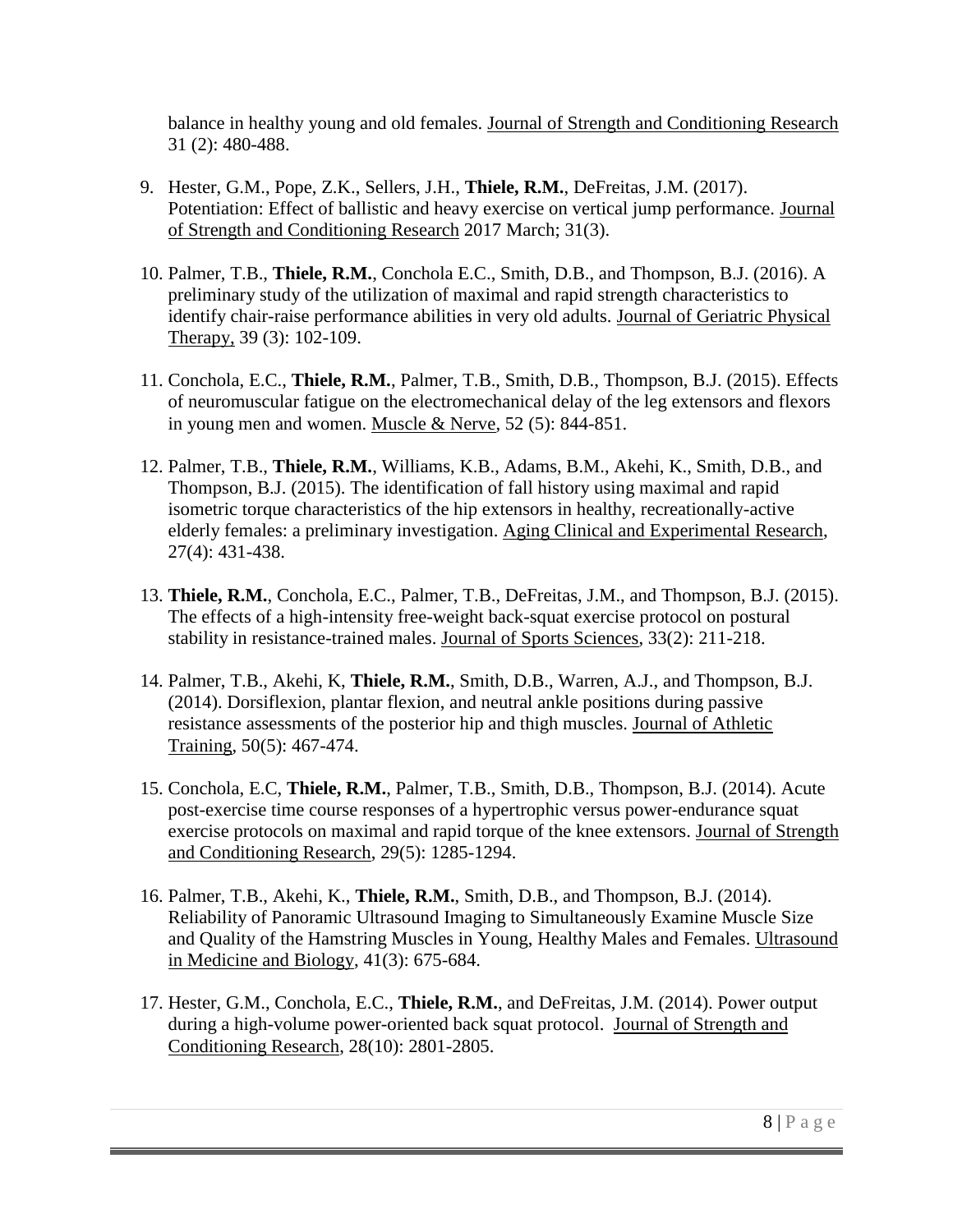- 18. Palmer, T.B., Hawkey, M.J., **Thiele, R.M.**, Conchola, E.C., Adams, B.M., Akehi, K., Smith, D.B., and Thompson, B.J. (2014). The influence of athletic status on maximal and rapid isometric torque characteristics and postural balance performance in division I female soccer athletes and non-athlete controls. Clinical Physiology and Functional Imaging, 35(4): 314-322.
- 19. Palmer, T.B., Thompson, B.J., Hawkey, M.J., Conchola, E.C., Adams, B.M., Akehi, K., **Thiele, R.M.**, and Smith, D.B. (2014). The influence of athletic status on the passive properties of the muscle-tendon unit and traditional performance measures in division I female soccer players and non-athlete controls. Journal of Strength and Conditioning Research, 28(7): 2026-2034.

## **Published Peer-Reviewed Abstract Presentations**

**\*** Denotes significant mentorship for the development of research methodology, data collection, statistical analysis, presentation of findings.

- 1. Mackey, C.S., Barrera-Curiel, A., **Thiele, R.M.**, and DeFreitas, J.M. Agonist-Antagonist muscle interactions during dynamic and static contractions. Accepted for presentation, NSCA National Conference 2021. Orlando, FL.
- 2. Deldin, A.R., Mackey, C.S., **Thiele, R.M.**, and DeFreitas, J.M. Effects of a moderate velocity fatiguing protocol on isometric and isokinetic performance of the upper extremity. Accepted for presentation, NSCA National Conference 2021. Orlando, FL.
- 3. Pacinelli, L. E., Williams, J. A., **Thiele, R. M.**\* (2020). Influence of Achilles Tendon Structure on Passive Mechanical Characteristics. *Medicine & Science in Sports & Exercise.* American College of Sports Medicine 67th Annual Meeting, San Francisco, CA. May 27.
- 4. Williams, J. A., Pacinelli, L. E., Serrano, E. F., **Thiele, R. M.**\* (2020). Influence of Rectus Femoris Cross-Sectional Area and Stiffness on Velocity, Power, and Force Production. Presented at the National Strength and Conditioning National Conference in Las Vegas, NV: July 8, 2020.
- 5. Pacinelli, L. E., Williams, J. A., Vardiman, J. P., & **Thiele, R. M.\*** (2019). Examination of Tendon and Muscle Architecture and Their Influence on Postural Stability. *Medicine & Science in Sports & Exercise*, *51*(6), 338.
- 6. Williams, J.A., Pacinelli, L.E., **Thiele, R.M.**\* (2019). The effects of short-term blood flow restriction application on postural stability. Presented at 2019 NSCA National Conference in Washington, DC. July 2019.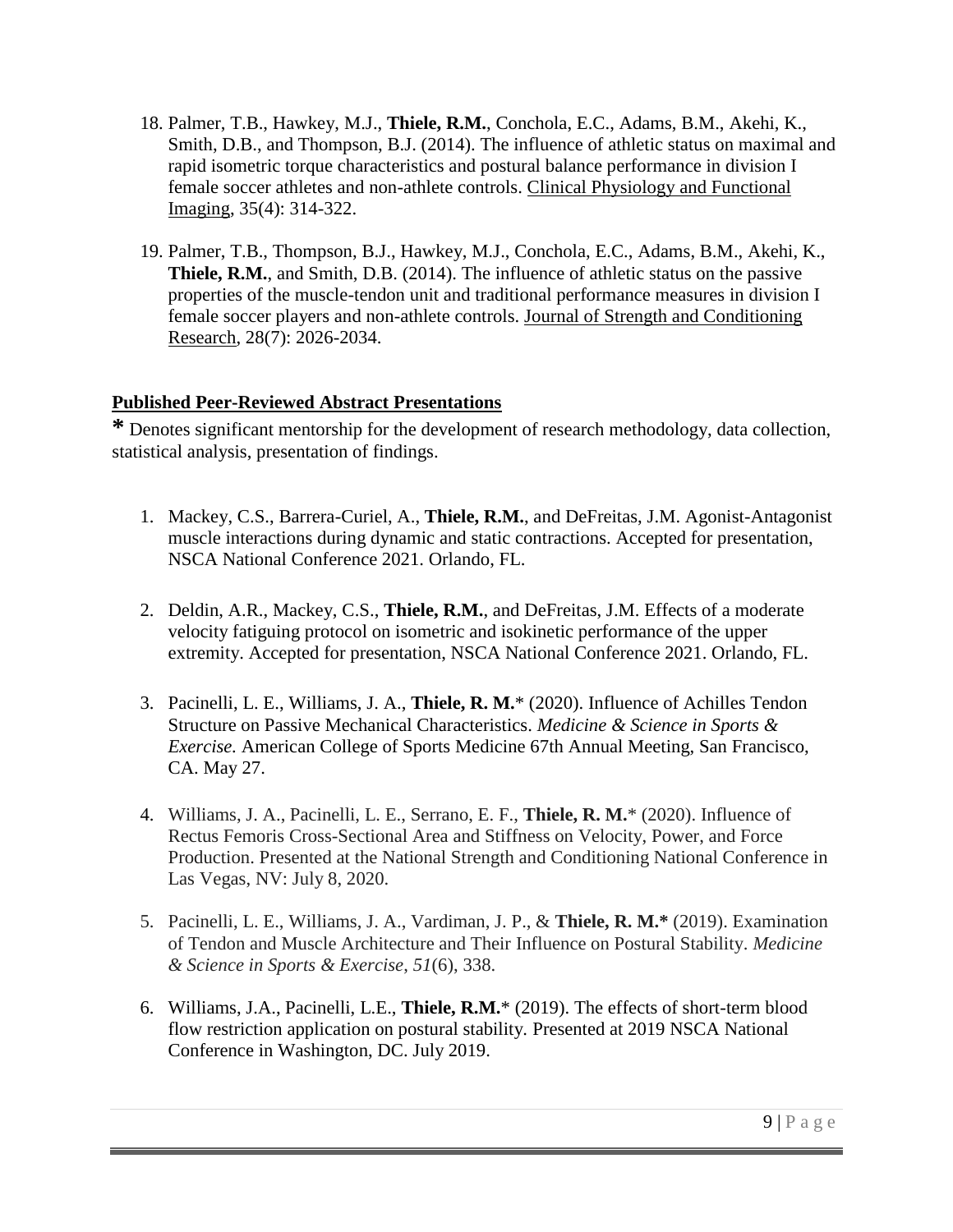- 7. Pacinelli, L. E., Palmer, T. B., Vardiman, J. P., & **Thiele, R. M.\*** (2019). Biceps femoris pennation angle is negatively correlated with passive stiffness of the hamstrings. *International Journal of Exercise Science: Conference Proceedings* (Vol. 11, No. 6, p. 57)
- 8. Palmer, T.B., **Thiele, R.M.** Time course of passive stiffness responses during a short, practical bout of constant-tension stretching and its effects on maximal and rapid strength. Presented at the 2018 NSCA Conference in Indianapolis, IN. July 2018.
- 9. Barrera-Curiel, A., Magrini, M.A., **Thiele, R.M.**, Hernandez-Sarabia, J.A., Colquhoun, R.J., Tomko, P.M., Jenkins, N.D.M., DeFreitas, J.M. Antagonist coactivation during a reactive leg drop in young and older adults. Accepted for presentation at the 2018 National ACSM Conference in Minneapolis, MN. May-June, 2018.
- 10. Magrini, M.A., Barrera-Curiel, A., **Thiele, R.M.**, Hernandez-Sarabia, J.A., Colquhoun, R.J., Tomko, P.M., Jenkins, N.D.M., DeFreitas, J.M. Both slower sensory response time and electromechanical delay explain age-related differences in the reactive limb drop. Accepted for presentation at the 2018 National ACSM Conference in Minneapolis, MN. May-June, 2018.
- 11. **Thiele, R.M.**, DeFreitas, J.M. The effects of repeated shortening or lengthening muscle actions on knee extensor position sense. Accepted for presentation at the 2018 National ACSM Conference in Minneapolis, MN. May-June, 2018.
- 12. Mackey, C.S., **Thiele, R.M.**, Conchola, E.C., DeFreitas, J.M. The magnitude of hamstring co-activation during a knee extension is dependent on knee flexor strength. Accepted for presentation at the 2018 National ACSM Conference in Minneapolis, MN. May-June, 2018.
- 13. Conchola, E.C., **Thiele, R.M.** Acute EMD responses of the knee extensors following free-weight back squat protocols. Accepted for presentation at the 2018 National ACSM Conference in Minneapolis, MN. May-June, 2018.
- 14. Hawkins, W.C., **Thiele, R.M.\***, Vardiman, J.P., Gallagher, P.M. Effects of instrument assisted soft tissue mobilization on biceps femoris architecture. Accepted for presentation at the 2018 National ACSM Conference in Minneapolis, MN. May-June, 2018.
- 15. **Thiele, R.M.**, Warren, A.J., and DeFreitas, J.M. The effects of muscle damage on muscle spindle function. Accepted for presentation at the 2017 National ACSM Conference in Denver, CO. May-June, 2017.
- 16. Mackey, C.S., **Thiele, R.M.**, Magrini, M.A., and DeFreitas, J.M. Relationship between estimated muscle fiber-type and peak velocity for the upper and lower extremities. Accepted for presentation at the 2017 National ACSM Conference in Denver, CO. May-June, 2017.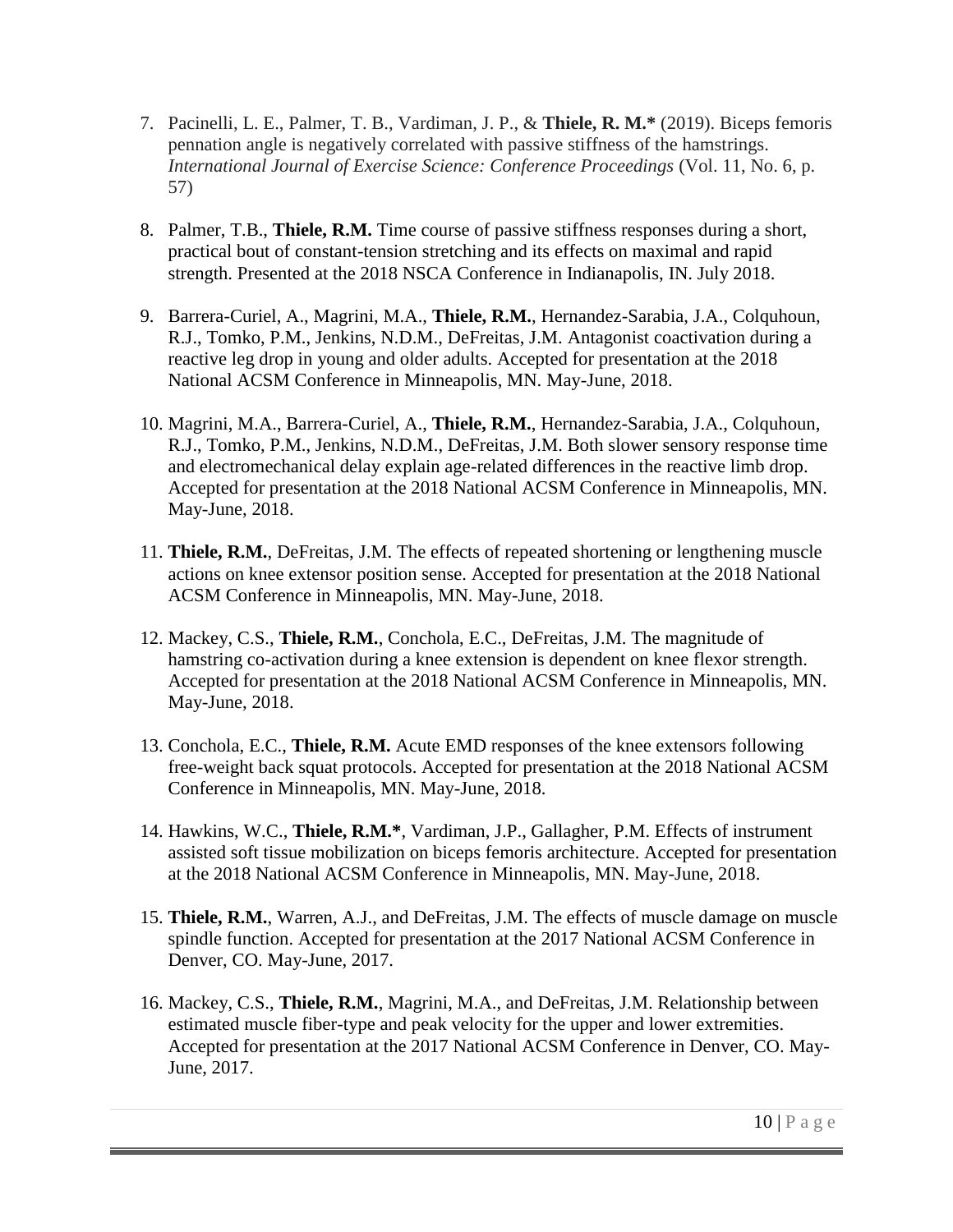- 17. Magrini, M.A., Colquhoun, R.J., Curiel, A.B., **Thiele, R.M.**, Muddle, T.W.D, Smith, D.B., and Jenkins, N.D.M. Relationships among and differences between muscle quality and functional performance in younger and older women. Accepted for presentation at the 2017 National ACSM Conference in Denver, CO. May-June, 2017.
- 18. Muddle T.W.D., Magrini, M.A., Colquhoun, R.J., **Thiele, R.M.**, and Jenkins, N.D.M. Comparison of quadriceps femoris muscle morphology using ultrasonography during two different body positions. Accepted for presentation at the 2017 National ACSM Conference in Denver, CO. May-June, 2017.
- 19. Magrini, M.A., **Thiele, R.M.**\*, Palmer, T.B., and Smith, D.B. Effects of neuromuscular fatigue on maximal velocity of the shoulder internal rotators. Accepted for presentation at the 2016 National NSCA Conference in New Orleans, LA. July 2016.
- 20. Schnaiter, J.A., **Thiele, R. M.**\*, and Smith D.B. Effects of explosive back squats on maximal and rapid torque of the leg extensors. Accepted for presentation at the 2016 National NSCA Conference in New Orleans, LA. July 2016.
- 21. Mackey, C.S., Magrini, M.A., **Thiele, R.M.**\*, and DeFreitas, J.M. An examination of wrist flexor fatigue following a neutral-grip elbow flexor/extensor exercise protocol. Accepted for presentation at the 2016 National NSCA Conference in New Orleans, LA. July 2016.
- 22. Followay, B., **Thiele, R.M.**, Conchola, E.C., and Palmer, T.B. Relationships between maximal and rapid torque characteristics and chair rise muscle power in very old adults. *Medicine and Science in Sports and Exercise.* 48(5):830, May 2016
- 23. Clark, J.C., Mackey, C.S., **Thiele, R.M.**\*, Palmer, T.B., and Smith, D.B. Reliability of peak and average velocity measurements during sit-to-stand assessments using a portable linear transducer. *Medicine and Science in Sports and Exercise.* 48(5), May 2016
- 24. Smith, D.B., Conchola, E.C., **Thiele, R.M.**, Hester, G.M., Sellers, J., Pope, Z., Palmer, T.B., and Warren, A.J. Strength and time torque characteristic comparisons between adolescent females and males. Presented at the 2015 National NSCA Conference in Orlando, FL. July 2015.
- 25. Schnaiter, J.A., **Thiele, R.M.**\*, Smith, D.B., and Conchola, E.C. The effect of a hypertrophic free weight back squat protocol on the maximal and rapid torque characteristics of the leg extensors. Presented at the 2015 National NSCA Conference in Orlando, FL. July 2015.
- 26. **Thiele, R.M.**, Palmer, T.B., Conchola, E.C., and Smith, D.B. Comparison of postural responses to self-induced balance perturbation between elderly female fallers and nonfallers. *Medicine and Science in Sports and Exercise.* 47(1):s554-557, May 2015.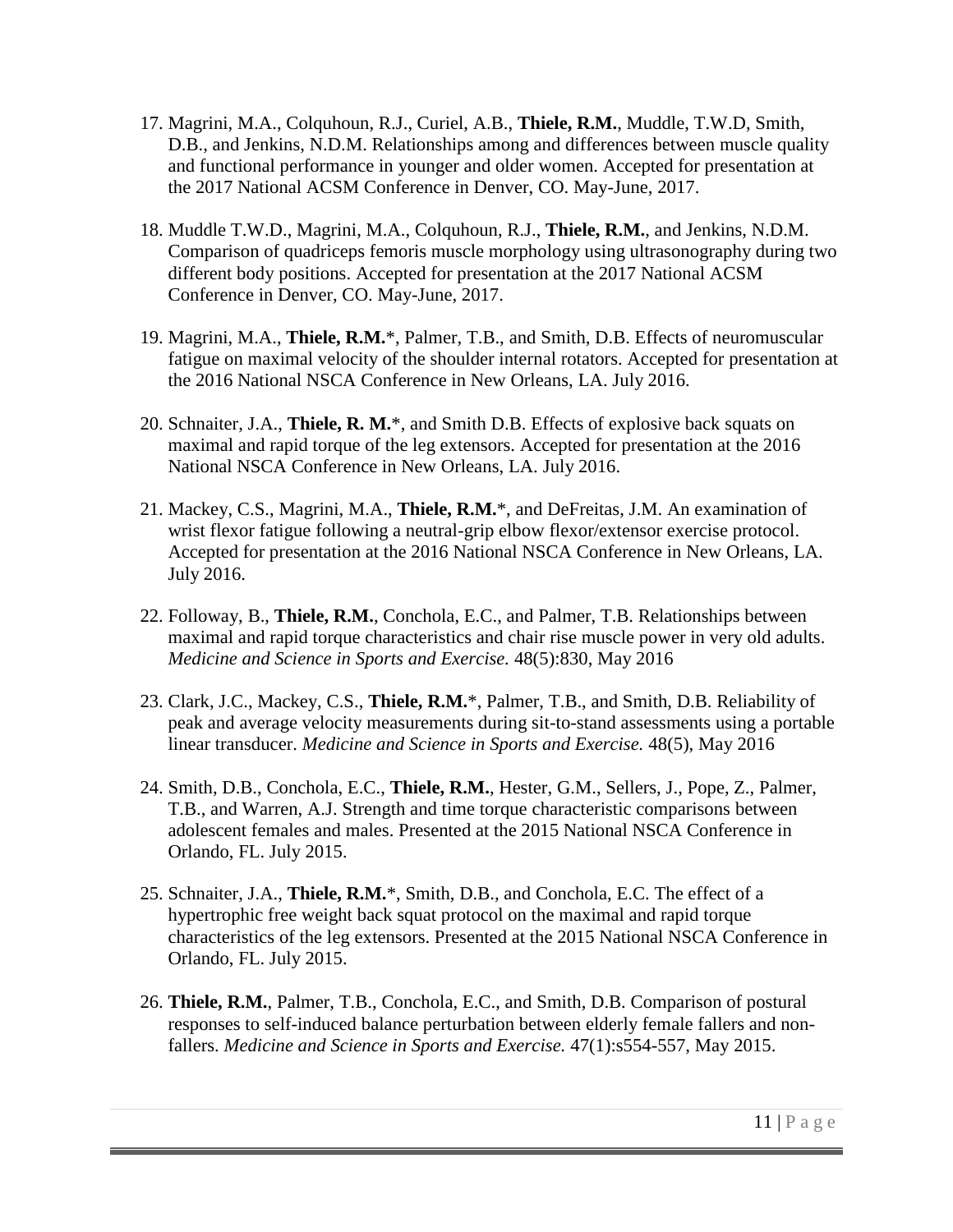- 27. Conchola, E.C., **Thiele, R.M.**, Thompson, B.J., and Smith, D.B. Effects of maximal versus submaximal intensity fatigue-protocols on maximal torque responses of the leg extensors. *Medicine and Science in Sports and Exercise*. 47(5):s191-198, May 2015.
- 28. Palmer, T.B., **Thiele, R.M.**, Conchola, E.C., Smith, D.B., and Thompson, B.J. Effects of aging on maximal and rapid torque characteristics and dynamic balance performance. *Medicine and Science in Sports and Exercise.* 47(1):s598-603, May 2015.
- 29. Schnaiter, J.A., Conchola, E.C., **Thiele, R.M.**, and Smith, D.B. Effects of submaximal fatigue on maximal and rapid torque characteristics of the leg extensors. *Medicine and Science in Sports and Exercise*. 47(5):s662, May 2014. May 2015.
- 30. Palmer, T.B., **Thiele, R.M.**, Williams, K.B., Adams, B.M., Akehi, K., Smith, D.B., and Thompson, B.J. The influence of fall-history status on maximal and rapid isometric torque characteristics in recreationally-active elderly females. Presented at the 37th Annual National Strength and Conditioning Association Conference and Exhibition in Las Vegas, NV. July 2014
- 31. **Thiele, R.M.**, Hawkey, M.J., Palmer, T.B., Conchola, E.C., and Smith, D.B. Effects of exercise-induced fatigue on postural stability performance in division I collegiate female soccer athletes. *Medicine and Science in Sports and Exercise*. 46(5):s856-858, May 2014.
- 32. Conchola, E.C., **Thiele, R.M.**, Thompson, B.J., and Smith, D.B. Gender-Related effects of neuromuscular fatigue on the electromechanical delay of the leg extensors and flexors. *Medicine and Science in Sports and Exercise*. 46(5):s5-8, May 2014.
- 33. Hester, G.M., Conchola, E.C., **Thiele, R. M.**, DeFreitas, J. M., Smith, D.B., and Thompson, B.J. An examination of the relationship between electromechanical delay and muscle quality. Accepted for presentation at the American College of Sports Medicine national conference, Orlando, FL. May 2014
- 34. Conchola, E.C., **Thiele, R.M**., Thompson, B.J., Hester, G.M., Wood, M.G., Hawkey, M. J., Palmer, T.B., and Smith, D.B. The effects of two different training intensity protocols using the free weight squat maximal and rapid torque characteristics of the leg extensors. Accepted for presentation at the National Strength and Conditioning Association national conference, Las Vegas, NV. July 2013
- 35. Smith, D.B., Conchola, E.C., Thompson, B.J., Palmer, T.B., **Thiele, R.M.,** Akehi, K., Warren, A., Hawkey, M.J. A comparison of rapid force production and time-torque characteristics in adolescent males vs young adult males. *Journal of Strength and Conditioning Research.* 27(10):S120-S121, July 2013
- 36. Palmer, T.B., Hawkey, M.J., Smith, D.B., Conchola, E.C., Adams, B.M., Akehi, K., **Thiele, R.M.**, and Thompson, B.J. Can musculotendinous stiffness of the posterior muscles of the hip and thigh predict muscle power output in NCAA athletes and size-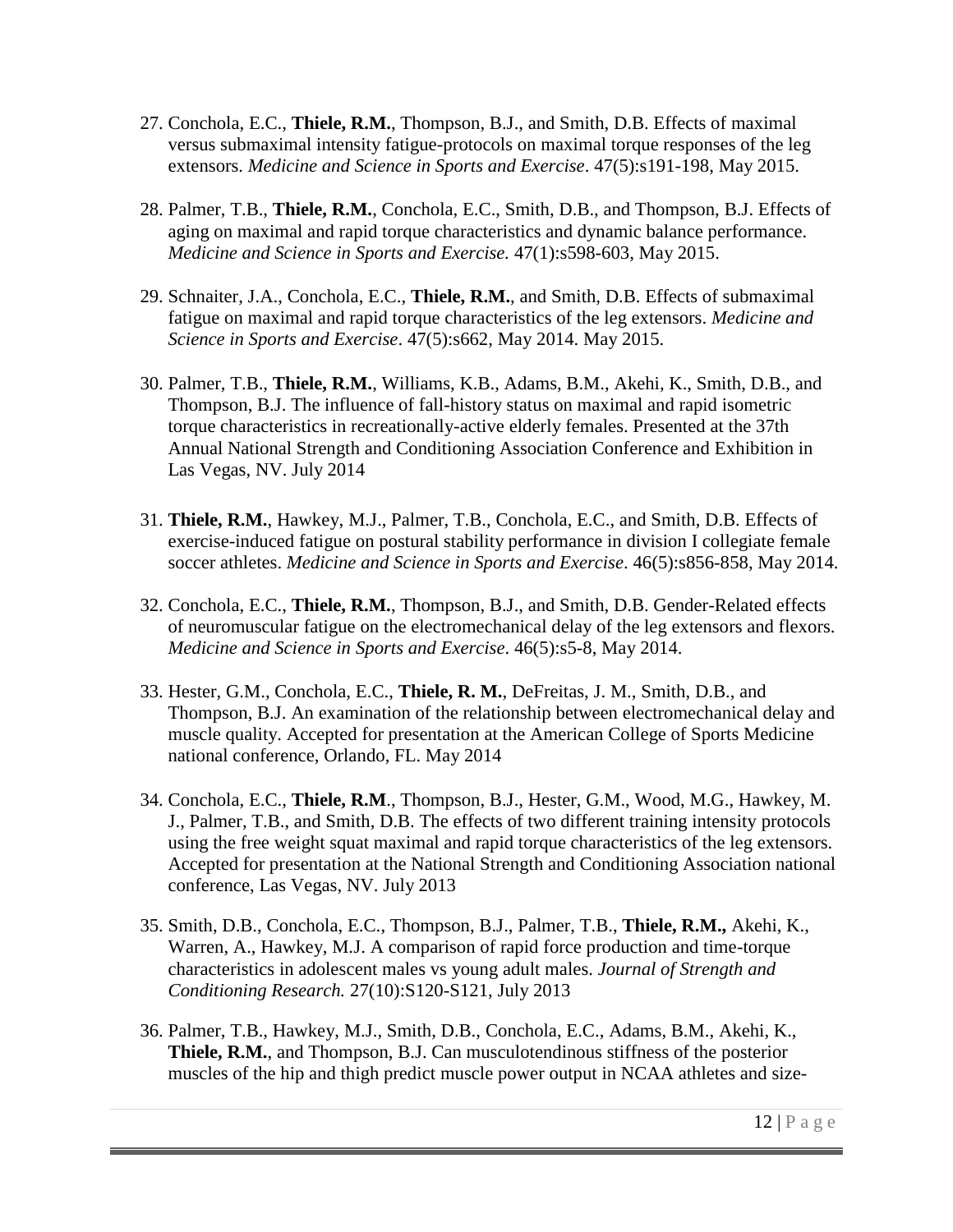matched controls? *Journal of Strength and Conditioning Research.* 27(10):S38-S40, July 2013

37. Palmer, T.B., Hawkey, M.J., **Thiele, R.M.**, Smith, D.B., Conchola, E.C., Adams, B.M., Akehi, K., and Thompson, B.J. Test-retest reliability of a commercially designed device for assessing sway index during the modified clinical test of sensory integration and balance. *Journal of Strength and Conditioning Research.* 27(10):S87-S88, July 2013.

## **Regional Conference Abstract Presentations**

- 1. Pacinelli, L. E*.,* Williams, J. A., Serrano, E. F., Vardiman, J. P., **Thiele, R. M.**\* (2020). Achilles Tendon Thickness may be Associated with Postural Stability. Mid-America Athletic Trainers' Association Annual Meeting, LaVista, NE. March 19.
- 2. Serrano, E.F., Pacinelli, L.E., Williams, J.A., Vardiman, J.P., **Thiele, R.M.**\* (2020). Assessment of Medial Gastrocnemius Mechanical Properties and Postural Stability. Mid-America Athletic Trainers' Association Annual Meeting, LaVista, NE. March 19.
- 3. Pacinelli, L.E., Palmer, T.B., Vardiman, J.P., **Thiele, R.M.**\* Biceps femoris pennation angle is negatively correlated with passive stiffness of the hamstrings. Presentation at Central States Chapter of the ACSM regional conference, Kansas City, MO. October 18- 19, 2018.
- 4. Williams, J.A., Palmer, T.B., **Thiele, R.M.**\* The effects of passive, short duration constant-tension stretching on balance performance. Presentation at Central States Chapter of the ACSM regional conference, Kansas City, MO. October 18-19, 2018.
- 5. **Thiele, R.M.** and Palmer, T.B. Time course effects of manually applied passive stretches on hamstrings musculotendinous stiffness and postural stability. Presentation at Mid America Athletic Training Association Annual Meeting & Symposium, LaVista, NE. March 15-17, 2018.
- 6. Pacinelli, L.E., Hawkins, W.C., **Thiele, R.M.**\*, Vardiman, J.P. Reliability of ultrasonography in examining pennation angle of the biceps femoris at different joint positions. Presentation at Central States Chapter of the ACSM regional conference, St. Charles, MO. October 23-24, 2017.
- 7. Followay, B., **Thiele, R.M.**, Conchola, E.C., and Palmer, T.B. Relationships between maximal and rapid torque characteristics and chair rise muscle power in very old adults. Presentation at the Midwest Chapter of the ACSM regional conference, Ft. Wayne, IN. November 6-7, 2015.
- 8. Schnaiter, J.A., **Thiele, R.M.**\***,** Magrini, M.A., & Smith, D.G. Effects of an explosive back squat exercise on maximal power output during vertical jump assessments.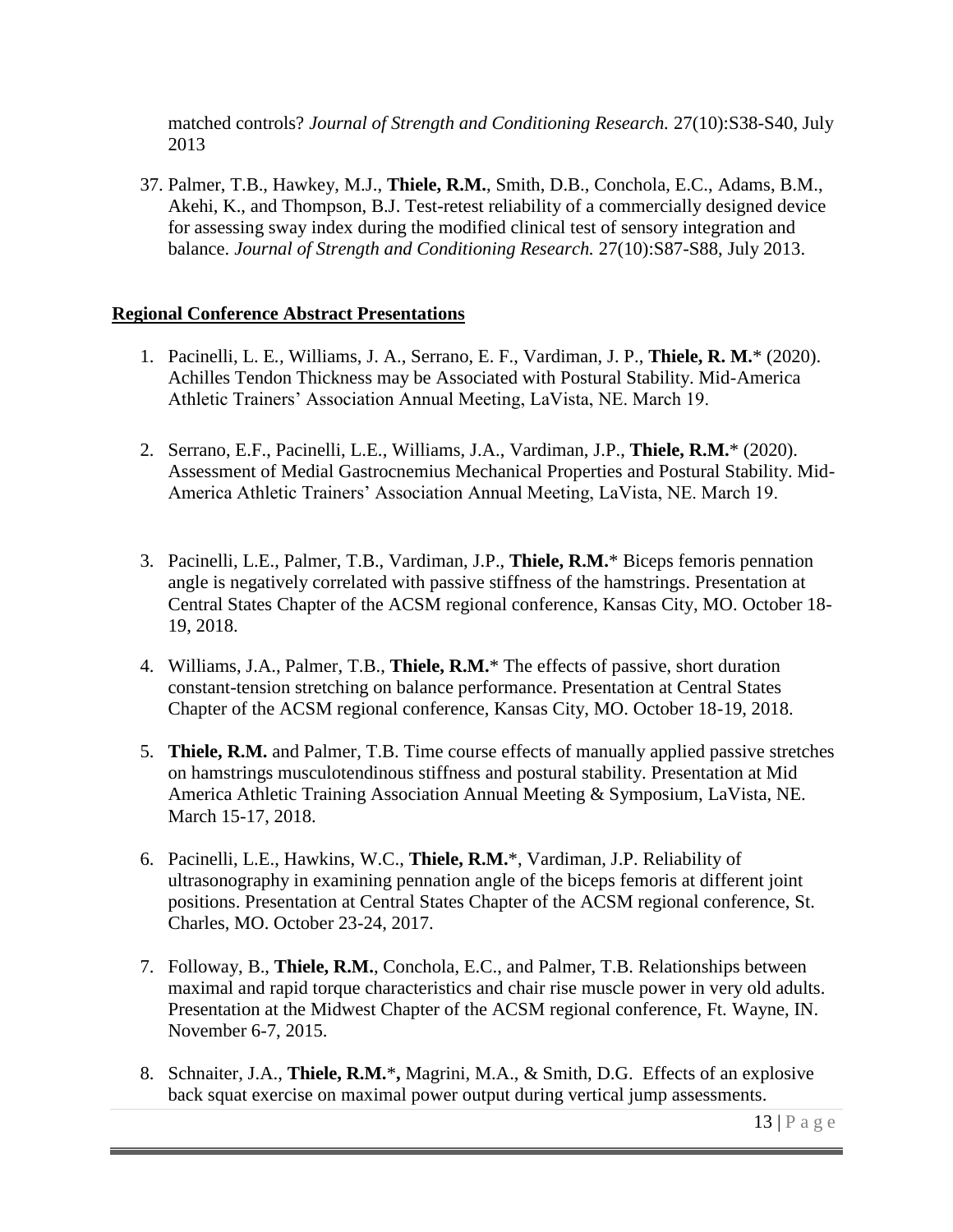Presentation at the Central States Chapter of the ACSM regional conference, Warrensburg, MO. October 15-16, 2015.

- 9. Magrini, M.A., Schnaiter, J.A., **Thiele, R.M.**\*, & Smith, D.G. Acute time course recovery of peak power after a hypertrophic bout of back squats in anaerobically trained females. Presentation at the Central States Chapter of the ACSM regional conference, Warrensburg, MO. October 15-16, 2015.
- 10. **Thiele, R.M.,** Conchola, E.C., Palmer, T.B., Smith, D.B. Static and dynamic postural stability comparisons between anaerobically trained males and females. Presentation at the Central States Chapter of the ACSM regional conference. Overland Park, KS. October 23-24, 2014
- 11. Palmer, T.B., **Thiele, R.M.**, Conchola, E.C., Smith, D.B. Reliability of portable strength testing for assessing maximal and rapid isometric torque characteristics in frail, elderly adults. Presentation at the Central States Chapter of the ACSM regional conference. Overland Park, KS. October 23-24, 2014
- 12. Conchola, E.C., **Thiele, R.M.**, Hester, G.M. Effects of dynamic fatigue on maximal and rapid velocity capacities of the leg extensors in college-aged males. Presentation at the Central States Chapter of the ACSM regional conference. Overland Park, KS. October 23-24, 2014
- 13. Mackey, C.S., \***Thiele, R.M.**, Palmer, T.B., Conchola, E.C., Smith, D.B. Reliability and relationships among maximal power output during sit-to-stand and vertical jump assessments using a portable commercially-designed testing device. Presentation at the Central States Chapter of the ACSM regional conference. Overland Park, KS. October 23-24, 2014
- 14. Hester, G.M., Pope, Z.K., Sellers, J.H., **Thiele, R.M.**, DeFreitas, J.M. The acute effects of a ballistic and heavy exercise on vertical jump performance. Presentation at the Central States Chapter of the ACSM regional conference. Overland Park, KS. October 23-24, 2014
- 15. **Thiele, R.M.**, Conchola, E.C., Palmer, T.B., Thompson, B.J., Smith, D.B. The effects of a high intensity free-weight back squat on postural stability in resistance-trained males. Presentation at the Central States Chapter of the ACSM regional conference. Warrensburg, MO. October 17-18, 2013
- 16. Conchola, E.C., **Thiele, R.M**., Thompson, B.J., and Smith, D.B. Effects of maximal versus submaximal intensity fatigue protocols on the electromechanical delay of the leg extensors and flexors. Presentation at the Central States Chapter of the ACSM regional conference. Warrensburg, MO. October 17-18, 2013.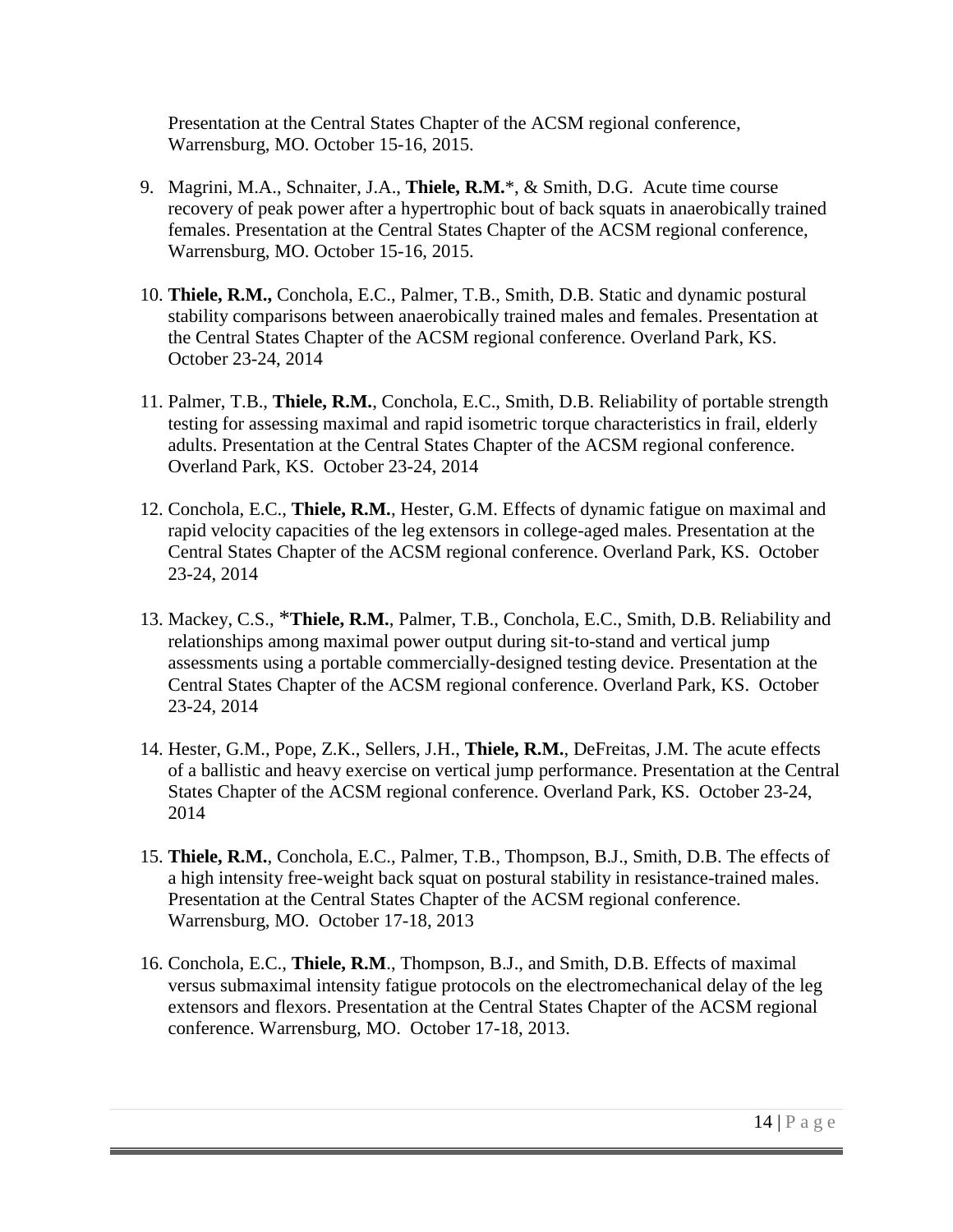- 17. Hester, G.M., Conchola, E.C., **Thiele, R.M.**, and Smith, D.B. The influence of free weight squat on percent declines of peak power. Presentation at the Central States Chapter of the ACSM regional conference. Warrensburg, MO. October 17-18, 2013.
- 18. Palmer, T.B., Akehi, K., **Thiele, R.M.**, Smith, D.B., Warren, A.J., and Thompson, B.J. The influence of ankle position during a straight-leg raise on the passive resistive properties of the posterior hip and thigh muscles. Presentation at the Central States Chapter of the ACSM regional conference. Warrensburg, MO. October 17-18, 2013.
- 19. **Thiele, R.M**., Gardner, G. Teaching perspectives inventory: Understanding individual teaching perspectives in clinical education. Presentation at the 34<sup>th</sup> Annual MAATA Meeting & Symposium. Tulsa, OK. March 14-16, 2013.

## **Local Abstract Presentations**

- 1. Pacinelli, L. E., Williams, J. A., Vardiman, J. P., **Thiele, R. M.**\* A Study in Reliable Ultrasonography Imaging: Medial Gastrocnemius Cross-Sectional Area in Females. Presented at K-State Graduate Research, Arts, and Discovery Forum, Manhattan, KS Spring 2019.
- 2. Williams, J.A., Pacinelli, L.E., **Thiele, R.M.\*** Reliability of postural stability assessments with affixed diagnostic ultrasound. Presented at K-State Graduate Research, Arts, and Discovery Forum, Manhattan, KS Spring 2019.
- 3. **Thiele, R.M.**, Conchola, E.C., Palmer, T.B., and Smith, D.B. Dynamic postural stability comparisons between anaerobically trained males and females. Presented at the 26th Annual Oklahoma State University Research Symposium in Stillwater, OK. February 2015.
- 4. Schnaiter, J.A., **Thiele, R.M.**\*, Smith, D.B., and Conchola, E.C. A case study: Utilization of two different back squat intensities and its effect on vertical jump performance post fatigue. Presented at the 26th Annual Oklahoma State University Research Symposium in Stillwater, OK. February 2015.
- 5. Konstans, K., Schnaiter, J.A., **Thiele, R.M.**\*, and Conchola, E.C. The effects of a low intensity-fast velocity back squat exercise on maximal vertical jump height performance post fatigue. Presented at the 26th Annual Oklahoma State University Research Symposium in Stillwater, OK. February 2015. *1 st Place Winner of the Undergraduate Oral Presentation for the College of Education.*
- 6. Palmer, T.B., Akehi, K., **Thiele, R.M.**, Smith, D.B., Warren, A.J., and Thompson, B.J. The influence of ankle position during a straight-leg raise on the passive resistance to stretch. Presented at the 25th Annual Oklahoma State University Research Symposium in Stillwater, OK. February 2014.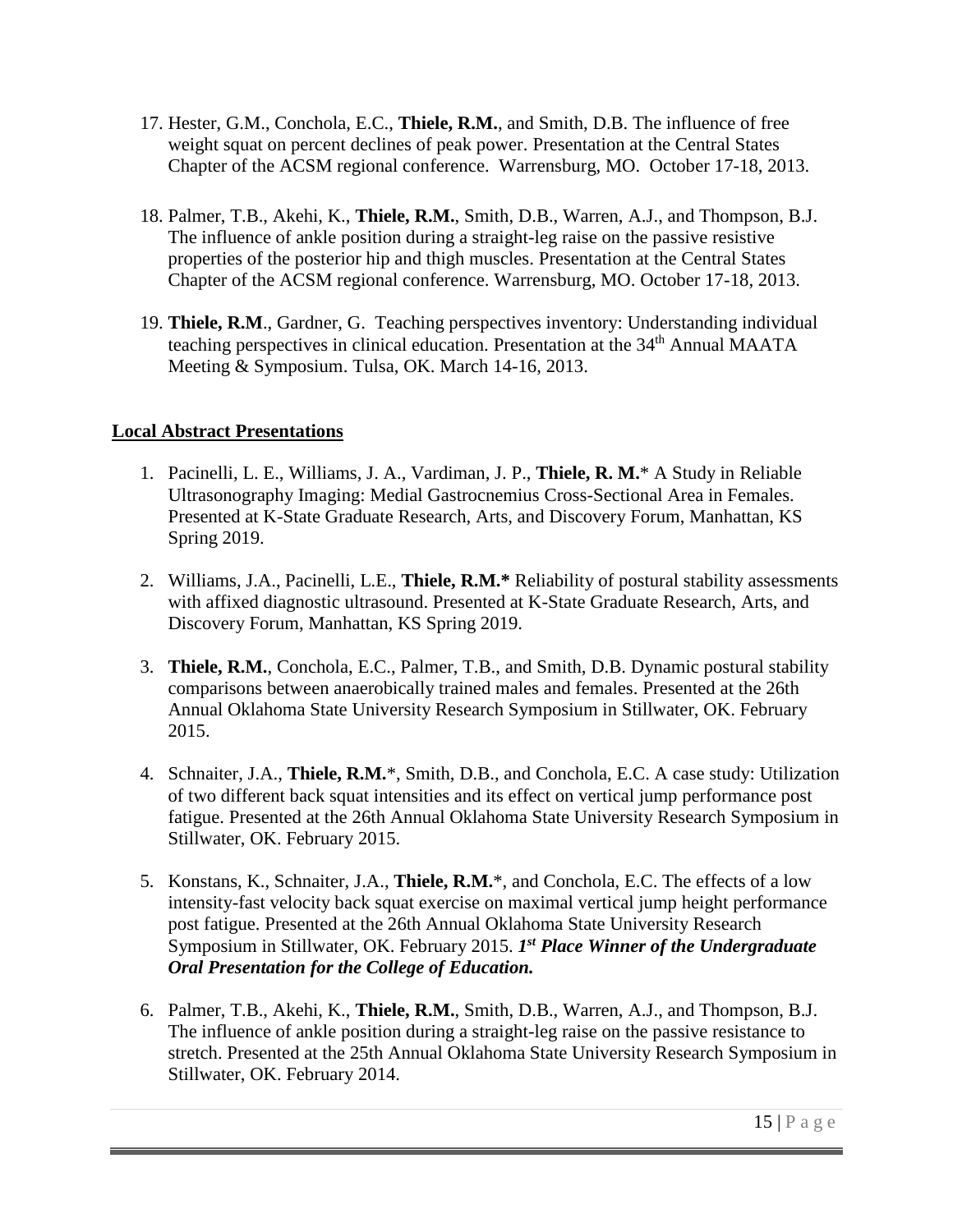- 7. **Thiele, R.M.** The relationship between the attitudes student-athletes have toward academic achievement and the importance they place on academic services. Presented at the 24th Annual Oklahoma State University Research Symposium in Stillwater, OK. February 2013.
- 8. **Thiele, R.M.** Attitudes student-athletes have toward academic services. University of Tulsa Research Colloquium**:** Urban Education Research (Spring 2012)

### **Invited (Oral) Presentations**

- 1. **Thiele, R.M.** Musculoskeletal Ultrasonography: Measurements for Clinical and Research Methodology. 16<sup>th</sup> Annual Wichita Sports Medicine Symposium June 8, 2019; Wichita, KS
- 2. **Thiele, R.M.** Prevention and rehabilitation techniques of the lower extremity and lumbar spine. Presentation for Oklahoma State University Institute for Teaching and Learning Excellence (ITLE). December 10, 2015.
- 3. **Thiele, R.M.** Musculoskeletal ultrasonography measurements for evaluation and research methodology. HHP 5033: Advanced Techniques in Orthopedic Assessment. September 23, 2015.
- 4. **Thiele, R.M.** Prevention and rehabilitation techniques of common lower extremity, and spine pathologies. Presentation for Oklahoma State University Wellness Department. July 15, 2015.
- 5. **Thiele, R.M.** and Conchola, E.C. Differences between genders on strength, recovery, and endurance-time with fatigue. Accepted for presentation at The Oklahoma Association for Health Physical Education Recreation and Dance conference at the University of Central Oklahoma. October 7, 2014.
- 6. **Thiele, R.M.** and Conchola, E.C. Mechanisms of lower extremity injuries for youth/young adult females. Accepted for presentation at The Oklahoma Association for Health Physical Education Recreation and Dance conference at the University of Central Oklahoma. October 8, 2013.
- 7. **Thiele, R.M.** and Palmer, T.B. Muscle strength, balance, and functional performance testing. Oral/slide Presentation for Life-Long Learning at Golden Oaks Village, Stillwater, OK: May 22, 2014.
- 8. **Thiele, R.M.** and Palmer, T.B. Muscle strength and balance testing. Oral/slide Presentation for Life-Long Learning at Golden Oaks Village, Stillwater, OK: March 14, 2014.